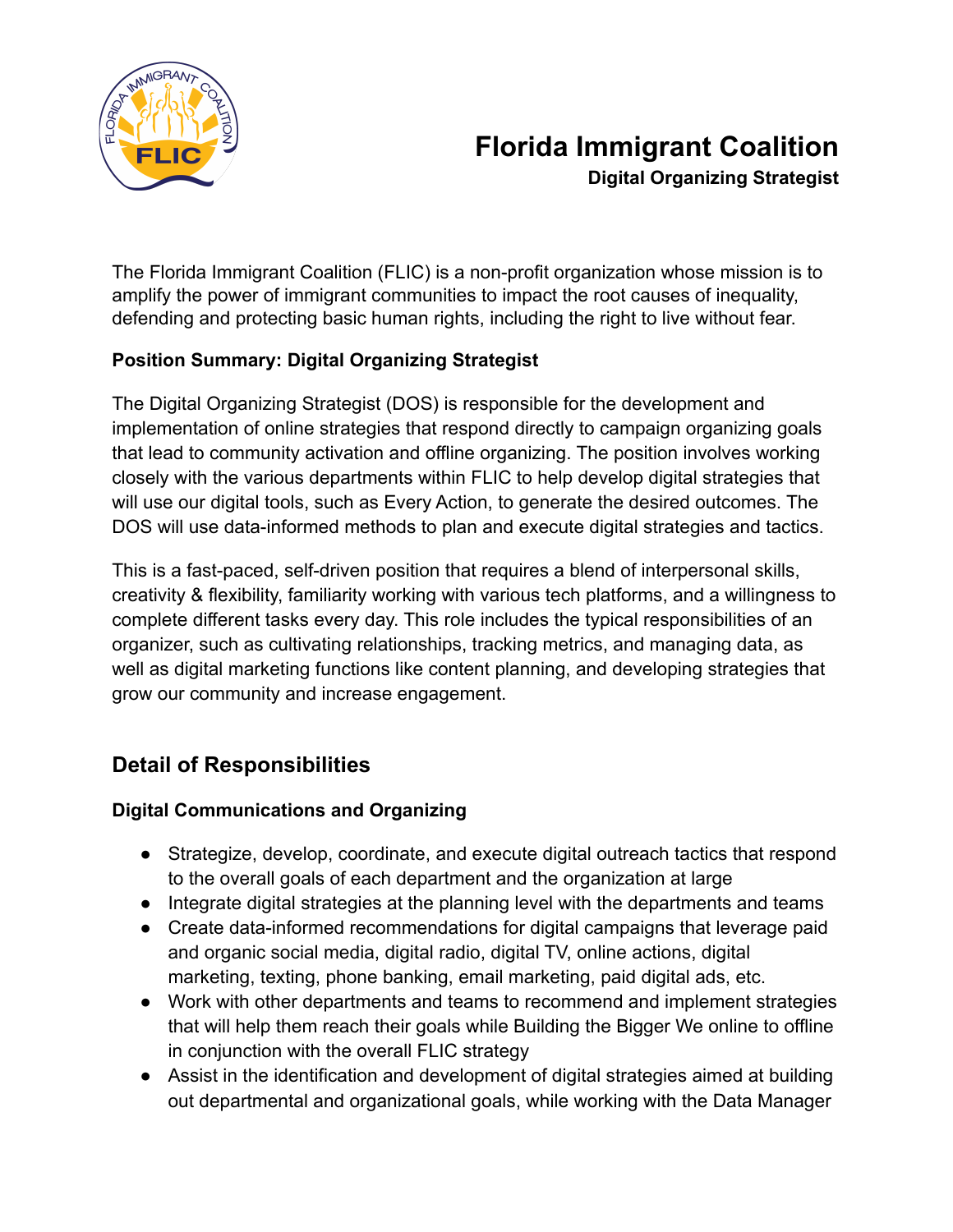

## **Florida Immigrant Coalition Digital Organizing Strategist**

and other members of the communications team to help measure and analyze the effectiveness of such strategies

- Collaborate in the development of online and on-the-ground campaigns that broaden and deepen activism and engagement among members with specific interests
- Develop and implement the online organizing funnel framework placing key players in positions to succeed, while facilitating their understanding of the strategy and their role in it
- Plan & provide training to support the digital strategy of organizers, community leaders, and allies so they can participate effectively in campaign activities
- Support organizers in creating digital tactics to achieve their overarching goals
- Infuse organization branding into the digital work
- Work with the graphic designer, other content creators, and the social media organizer to manage their contribution to the campaign as needed
- Attend local, state, and national events for social media coverage including Live-streams, photos, and videos
- This role may supervise others

#### **Qualifications**

- **Ability to conceptualize digital strategies in support of FLIC's mission:** Can proactively create digital strategies to help FLIC achieve its mission (which includes winning advocacy and electoral campaigns and building power in the Florida immigrant community).
- **Must be able to craft strategic** plans to impact departmental and organizational goals by using web-based tactics.
- **Excellent writing skills:** Ability to write compelling, error-free content for a variety of digital platforms. Ability to write and speak in multiple languages is preferred. Spanish and/or Creole skills are a plus.
- **CRM Management skills:** Have working knowledge of the EveryAction platform, including email blasts, list segmentation and management, fundraising, engagement, data entry, organizing, and reporting.
- **Ability to collect metrics and use various tools to collect data:** Should be able to draft regular reports gathering metrics across multiple platforms. Experience with data analytics is a plus.